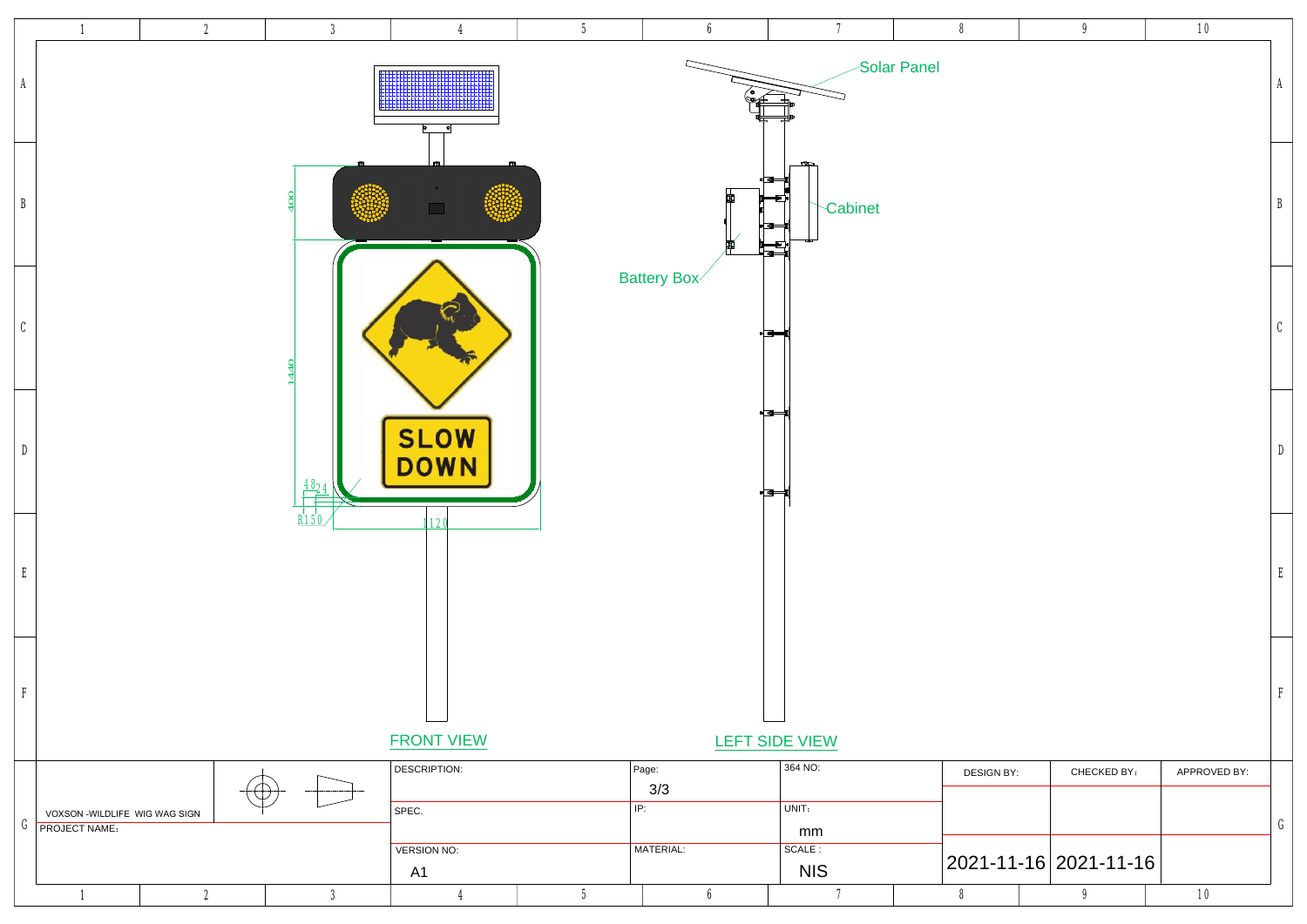| 6          | 7                                                                                                                                                                                                                                   | 8                                                                                                                                                                                                                          |      | 9                                                | <b>10</b>                                 |   |  |  |  |
|------------|-------------------------------------------------------------------------------------------------------------------------------------------------------------------------------------------------------------------------------------|----------------------------------------------------------------------------------------------------------------------------------------------------------------------------------------------------------------------------|------|--------------------------------------------------|-------------------------------------------|---|--|--|--|
|            |                                                                                                                                                                                                                                     |                                                                                                                                                                                                                            |      |                                                  |                                           | A |  |  |  |
|            |                                                                                                                                                                                                                                     | Signal                                                                                                                                                                                                                     |      |                                                  |                                           | B |  |  |  |
|            | Ħ<br>$\overline{\phantom{0}}$<br>$\bullet$<br>◎<br>250                                                                                                                                                                              | Ħ<br>Ħ<br>$\overline{\ }$<br>$\overline{\ }$<br>$\overline{\phantom{a}}$<br>$\overline{\ }$<br>$\overline{\ }$<br>$\circ$<br>$\bullet$<br>$\bullet$<br>$\bullet$<br>$\bullet$<br>$\langle \!\!\!\!\! \circ \rangle$<br>(Ō) |      |                                                  |                                           |   |  |  |  |
|            | $\circ$<br>$\bullet$<br>لحصصه                                                                                                                                                                                                       | $\circ$<br>۰<br>$\bullet$<br>$\bullet$                                                                                                                                                                                     | لسسط | $\bullet$<br>$\bullet$<br>$\bullet$<br>$\bullet$ | $\bullet$<br>$\bullet$<br><del>____</del> | D |  |  |  |
| <b>IEW</b> | <b>REAR VIEW</b><br>- Pixel Pitch: 20 mm                                                                                                                                                                                            |                                                                                                                                                                                                                            |      |                                                  |                                           |   |  |  |  |
|            | - Display Color: Amber<br>- Resolution of Display: 160 pixels<br>- Cabinet Color: Sand Black(RAL9005)<br>- Max Power Consumption: Approx. 15 W<br>- Avg Power Consumption: Approx. 7 W<br>- Weight: Approx. 15 KG<br>- Front Access |                                                                                                                                                                                                                            |      |                                                  |                                           |   |  |  |  |
|            | 364 NO:                                                                                                                                                                                                                             | <b>DESIGN BY:</b>                                                                                                                                                                                                          |      | <b>CHECKED BY:</b>                               | <b>APPROVED BY:</b>                       |   |  |  |  |
|            | UNIT:<br>mm<br>SCALE:                                                                                                                                                                                                               | <b>LDH</b>                                                                                                                                                                                                                 |      | <b>YYF</b>                                       |                                           | G |  |  |  |
| ım         | <b>NIS</b>                                                                                                                                                                                                                          |                                                                                                                                                                                                                            |      | 2021-11-16 2021-11-16                            |                                           |   |  |  |  |
| 6          | 7                                                                                                                                                                                                                                   | 8                                                                                                                                                                                                                          |      | 9                                                | <b>10</b>                                 |   |  |  |  |